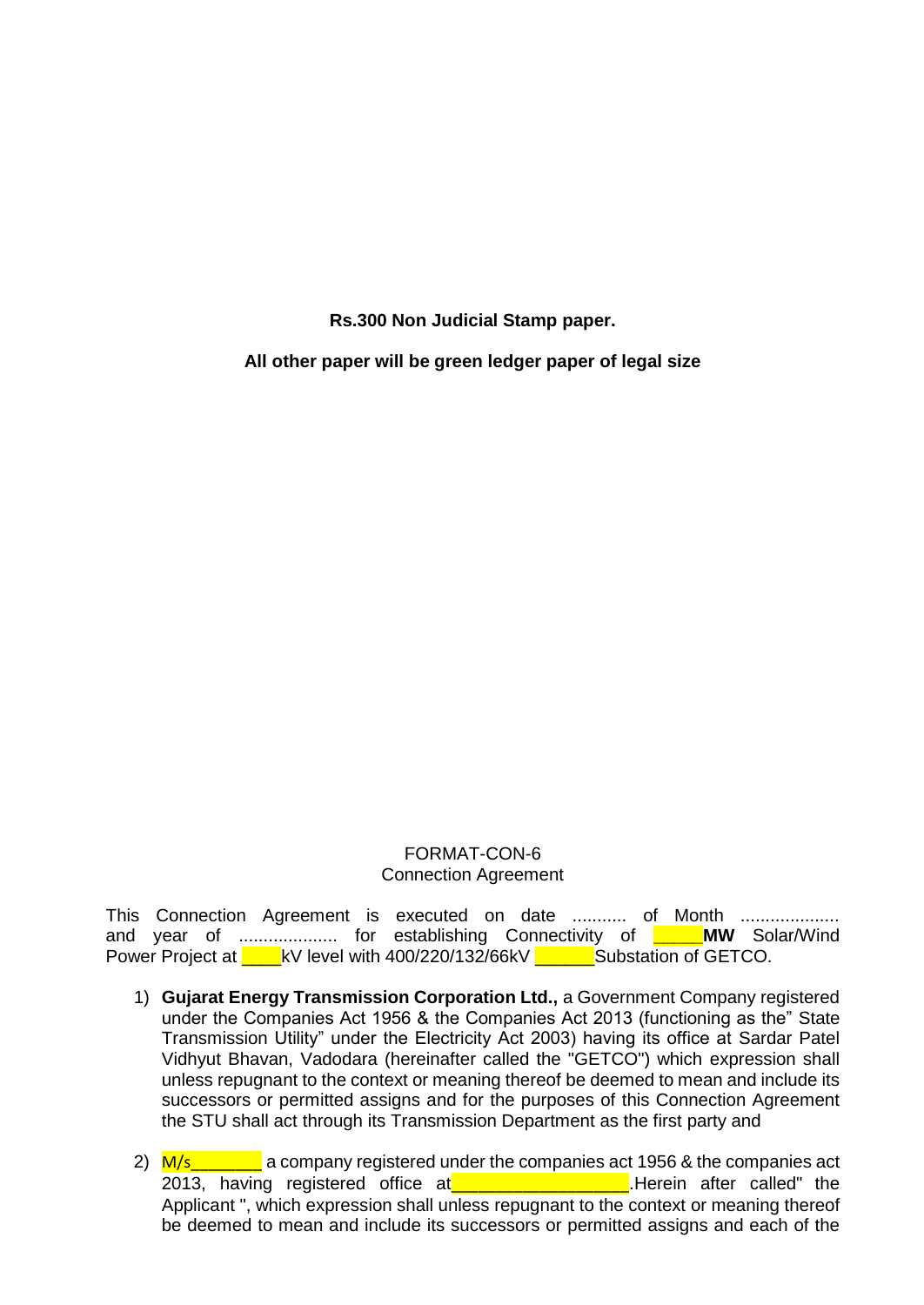parties hereto being a "Party" and the term "Parties" shall be construed accordingly as the second Party.

## 3) **WHEREAS**:

- a.  $M/s.$   $\Box$  has applied to the STU –GETCO for connectivity of  $\Box$ MW at village **willage** Under Gujarat Solar/Wind policy 2019 and approved by GEDA Energy and Petrochemicals Department of Gujarat Government vide letter dtd…………set up Solar/wind farm under GUVNL Bid which will transmit solar power through STU's Transmission System and use of the STU's Transmission System to transmit electricity to and or from the Facility through the State Transmission System interconnection point is at kV level of 400/220/132/66 kV Substation of GETCO.
- b. The STU has agreed to the connection of  $\blacksquare$  MW Solar Power Project Facility to the STU's Transmission at the interconnection point at  $\sqrt{\frac{kV}{m}}$  level of 400/220/132/66kV Substation of GETCO and to the M/s the GETCO's Transmission and Communication System to transmit electricity as well as real time data to and or from the Facility through the STU's Transmission and Communication System.
- c. The parties have entered into this Connection Agreement to record the terms and conditions up to which the Parties will carry out their respective Connection works, in addition to the estimated cost required to be carried out by the STU for works related to the interconnection, in accordance with the connection Agreement.
- d. Further, the parties shall separately take up modalities for implementation of the works on mutually agreed terms and conditions. The scope of works, time schedule for completion of works, including the timelines for the various milestones to be reached for completion of works (PERT chart), shall form an appendix to this agreement, and shall form the basis for evaluating. If the works by the parties is being executed in time. Penalties for non-completion of works in time by party resulting in financial losses to the GETCO will be as per GERC Regulations for this Agreement. Similarly, for the regular O&M of the connection equipment's owned by the applicant and located in the STU premises / switchyard and 33 kV line the parties shall do the O&M.

### IT IS HEREBY AGREED FOR CONNECTIVITY

- 1. General conditions for Connectivity
	- 1.1. The parties agree to the following General Conditions that are incorporated into this agreement.
		- a) The parties shall abide by the Central Electricity Regulatory Commission (Grant of Connectivity in State Transmission and related matters) Regulations, 2010, and its amendment time to time, in respect of procedure of grant of connectivity and other matters.
		- b) The State transmission licensee, shall be responsible for planning, design, construction, and safe and reliable operation of its own equipment in accordance with the Central Electricity Authority (Technical Standards for Connectivity to the Grid) Regulations, 2007 Central Electricity Authority (Technical Standards for Construction of electrical plants and electric lines) Regulations, Central Electricity Authority (Grid Standards) Regulations and Grid Code and its amendment time to time and other statutory provisions.
		- c) M/s comeshall provide necessary facilities for voice and data communication for transfer of real time operational data such as voltage,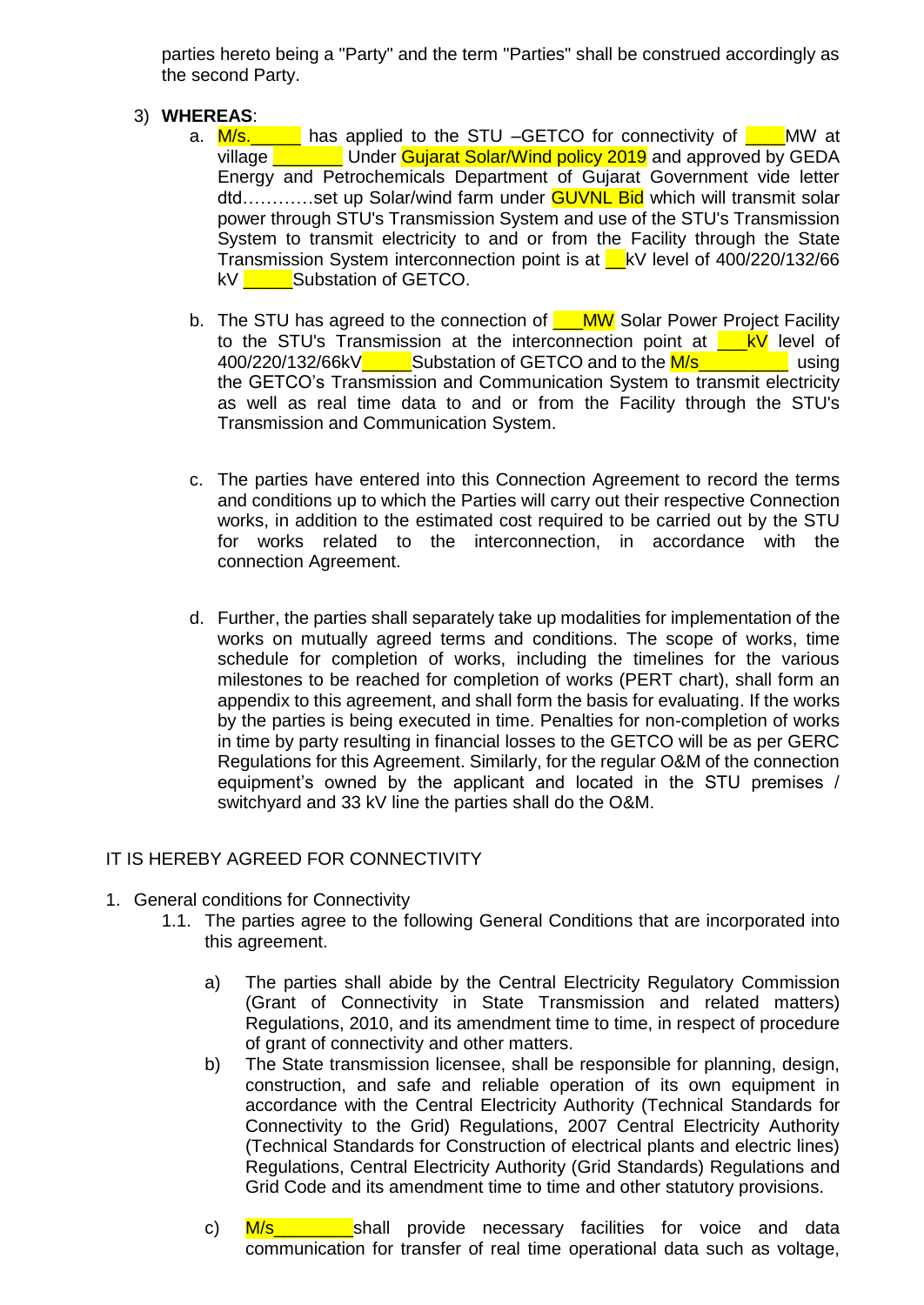frequency, real and reactive power flow, energy status of circuit breaker & isolators positions, transformer taps and other parameters from their station to Data Collection Point (DCP) of STU as per Grid Code. STU may provide access to M/s and data transfer through communication network, in case spare channels are available on mutually agreed terms. The location of DCP of STU shall be the nearest station connected electrically where wideband communication capacity of GETCO is available. Additional communication system from DCP to the concerned SLDC shall be the responsibility of STU; However, its cost shall be borne by the  $M/s$  \_\_\_\_\_\_\_. The responsibility of data transfer shall be that of the M/s

- 1.2. The following documents and their schedules which have been initiated by the M/s and annexed herewith shall be deemed to form part of this Agreement in the order of precedence listed below.
	- a) Application for seeking connection to the State Transmission system.
	- b) Offer Letter of this Agreement attached hereto;
	- c) Connection Agreement along with schedules
	- d) O & M Agreement
- 1.3. Availability of Statutory / Regulatory Approval

Notwithstanding anything in the Agreement to the contrary, the applicant shall be responsible for obtaining the statutory clearances/approval for carrying out the works requiring connection to the STU system. Accordingly, the provisions of the Agreement dealing with the carrying out of the works, by the applicant in all respects would be conditional on and subject to the STU being satisfied that the necessary approvals/ clearances are available with the M/s \_\_\_\_\_\_\_\_.

- 2. Agreement to pay charges and costs.
	- 2.1 Agreement to monthly transmission Tariff

The M/s \_\_\_\_\_\_\_ agrees to pay or make arrangements for payments of the monthly Transmission Tariff including SLDC charges, FERV income tax or other taxes, cess, duties etc. for use of State Transmission System, as and when Long Term Open Access, Medium Term Open Access or Short Term Open Access is availed by the  $M/s$  \_\_\_\_\_\_, in accordance with the relevant regulations of GERC in this regards.

In case of power being supplied to GUVNL, GETCO transmission charges shall be paid by GUVNL as per PPA.

2.2 Agreement to additional costs

In case,  $M/s$  \_\_\_\_\_\_\_\_\_ propose any specific alternation / modification in existing evacuation infrastructure required for accommodating the connection of M/s **LECCL**, the cost towards modification / alterations to GETCO's infrastructure shall be paid by Parties/Party.

2.3 Agreement to pay for damages

M/s agrees to pay/ make good damages, if any, caused to the property of the GETCO, which has been notified by the GETCO within reasonable time of its occurrence, during the course of control, operation and maintenance of the equipment.

2.4 Agreement to Pay charges for construction of Bays.

M/s ……………….. will carry out the work of erection of equipment's in substation premises of STU for construction of Bays at their own cost. M/s ………………….. will bear the expense for repair or replacement of the equipment throughout the term of the PPA with GUVNL or the life span of Solar/Wind Plant whichever is later. In case of any failure in equipment's of bays at GETCO end, GETCO shall not pay for any repair or replacement of equipment's and GETCO shall not be responsible for payment of any compensation due to non- evacuation of power due to such failure of equipment and delay in replacement of same.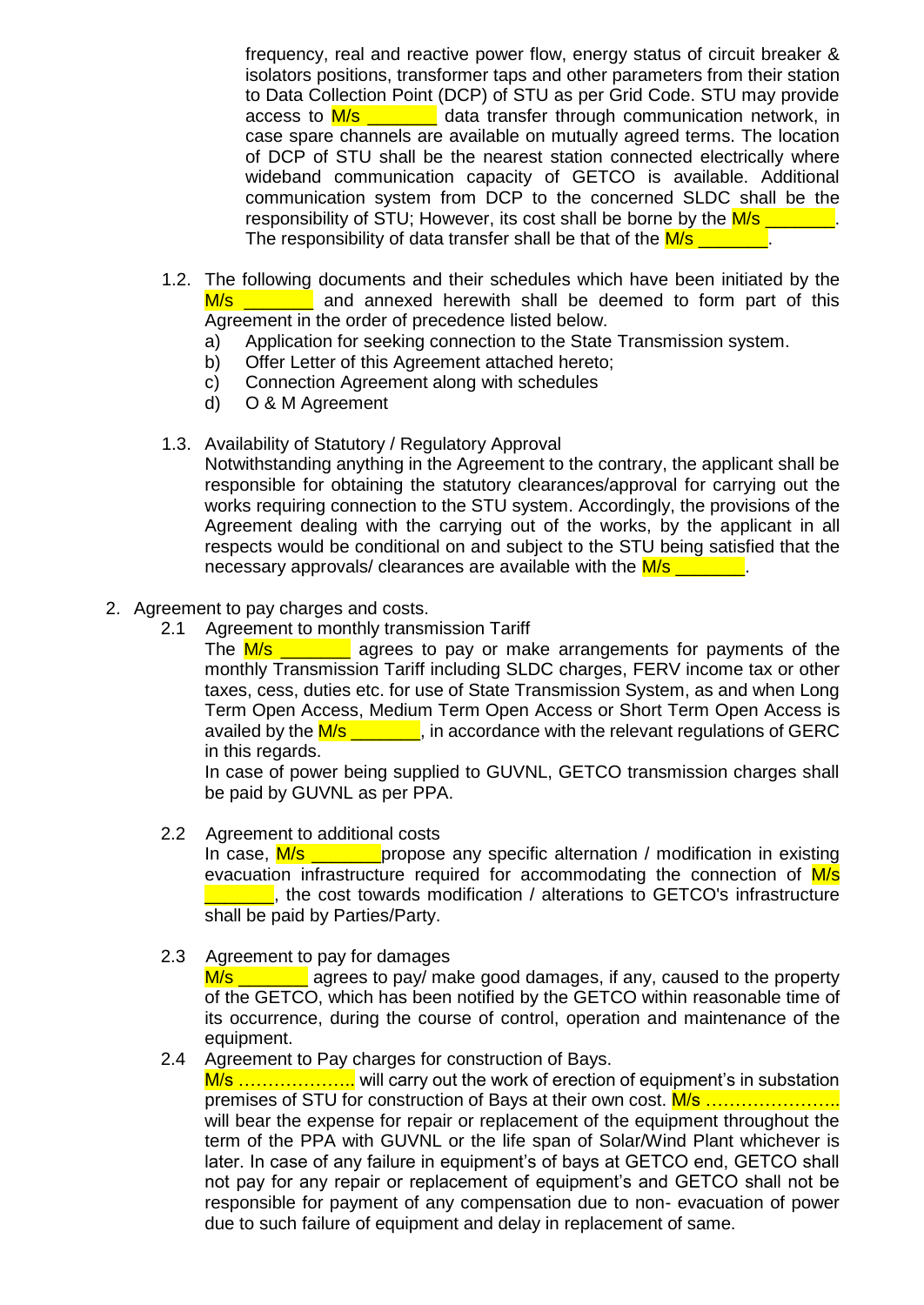2.5 Agreement to pay O&M Charges

The .............................. shall agree to pay O&M charges of dedicated line and bays to the STU as per GERC regulation for the line and bay equipment of ...............................being operated & maintained by the STU in their substation. These O&M charges will be governed time to time as per the O&M Agreement and GERC Notification. The O & M Agreement is also signed and part of this Connection Agreement.

3. Conditions Precedent to the Implementation of the Commissioning instructions.

The .............................. shall have to get appropriate "Commissioning instruction" prior to actually first charging of the equipment through the grid. The charging instruction shall be issued only when the STU is satisfied (acting reasonably) that:

- (a) The connection works have been completed.
- (b) The applicant has complied with its all obligations as set out in the offer letter.
- (c) The applicant or state transmission licensee has demonstrated the voice & date communication facilities to SLDC;
- (d) The applicant or state transmission licensee has obtained necessary approvals like PTCC. Electrical inspectorate of CEA etc. from competent authority.
- (e) The customer has complied with its obligations under the Gujarat Electricity Authority (Technical standards for connectivity to the Grid) Regulations, 2007 and its amendments time to time.

# 4. Metering

The .............................. shall provide and maintain the metering equipment in accordance with the Central Electricity Authority (Installation and Operation or meters) Regulations 2006 as amended from time to time. The meters will be as per the specification approved by GETCO. The metering scheme will be approved by GETCO. The meters (Main, Check and Standby) will be procured and tested in NABL accredited laboratory by M/s…………………………… at their own cost throughout the term of PPA or life span of the wind/solar plant whichever is later. In case of faulty meter, the same will be replaced by  $M/s$  .................... at their own cost.

Meters (Main & Check) shall be installed at interconnection point with STU i.e. 66 kV Incoming feeder/s at  $\frac{400}{220}{132}{66}$  kV S/s of GETCO and Stand by meter shall be installed at  $66$  kV outgoing feeder/s of  $M/s$ 

5. Site Access

Being restricted area the STU may give permission or allow access to M/s .................. employees in the GETCO's 400/220/132/66 Ky substation premises to carry out preliminary site investigation works, the Connection works modification works inspections, etc. based on a written request by  $M/s$  ...................., as deemed fit. All such actions are to be carried out under the strict supervision of the STU's authorized representative to safeguard the safety and security, requirements of STU's installations and safety of the representatives of the applicant or State transmission licensee.

Similarly, M/s ....................shall also allow, on prior permission, site access to the STU's employees to carryout preliminary site investigation works, inspections, etc. in the connection site of M/s ………………, as deemed fit.

#### 6. Conditions of access

Site access at  $\frac{400}{220}{132}{66}$  Kv Substation of GETCO shall include the right to bring such vehicles, plant, machinery and construction materials as shall be reasonably necessary to carry out the function in respect of which the permission of access is granted. Being a restricted area, any individual to whom access is given under the Agreement shall comply with all reasonable directions given by **M/s** ...................../STU (GETCO) and its appropriately authorized employees and agents to safe guard the interest of safety and security requirements of personnel and equipment. All such access shall be exercisable without payment of any kind.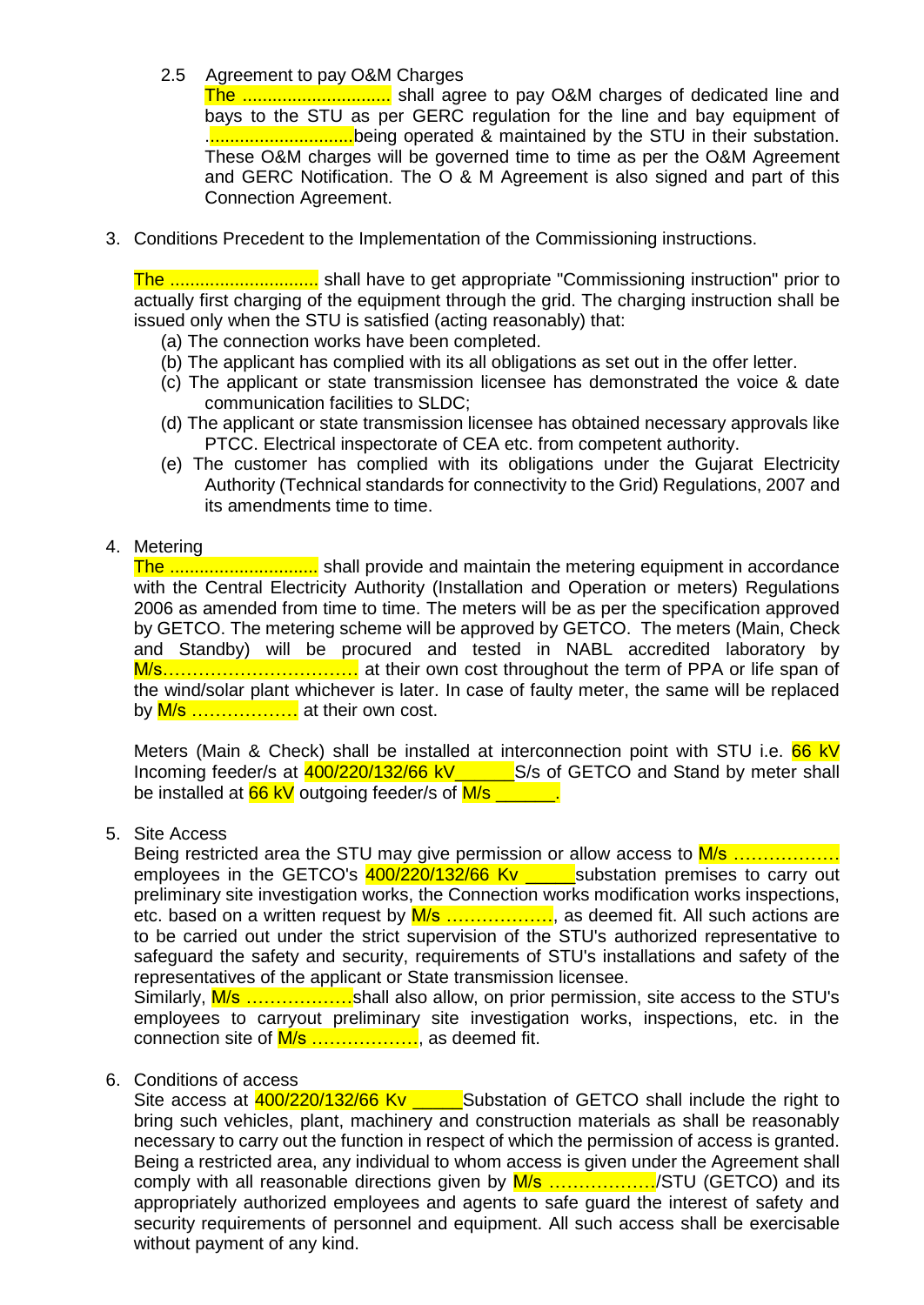7. Transfer Assignment and Pledge

M/s ………………and GETCO shall not transfer, assign or pledge its rights and obligations under this connection agreement to any other person.

8. Notice

All notices required or referred to under this Agreement shall be in writing and signed by the respective authorized signatories of the parties mentioned herein, unless otherwise notified. Each notice shall be deemed to have been duly given if delivered or served by registered mail/speed post of the department of post with acknowledgment due to other party (ies) as per authorization by parties.

The authorities of the parties who shall issue/receive notices etc. in connection with this agreement shall be informed in advanced.

9. Settlement of Disputes and Arbitration

All differences and/or disputes between the parties arising out of or in connection with these agreements shall at first instance be settled through amicable settlement at the level of Managing directors.

In the event of unresolved disputes or differences as covered under the statutory provisions under the Electricity Act, 2003, the same shall be resolved accordingly.

10. Confidentiality

The Parties shall keep in confidence any information obtained under this Connection Agreement and shall not divulge the same to any third party without the prior written consent of the other party, unless such information is:

- a) In the public domain
- b) Already in the possession of the receiving party
- c) Required by the Govt. Ministries/Agencies/Court of Law

The information exchanged herein between the parties shall be used only for the purpose of, and in accordance with, this agreement and for the purpose stated herein. This clause shall remain in force ever after termination of Connection Agreement.

11. Governing Laws and Jurisdiction

Indian Laws shall govern the agreement and Rules framed there under. The courts in Ahmedabad, Gujarat and Gujarat Electricity Regulatory Commission shall have exclusive jurisdiction.

12. Amendment to the connection Agreement

In case of modification to point of connection like re-allocation of bays, up gradation of voltage level etc. If mutually agreed, either of the parties shall execute an amendment to the connection agreement executed between the parties within 30 days of implementing such modification as per Open Access Regulations.

WITNESS WHEREOF, the STU/GETCO and M/s .................... have caused this agreement to be executed by duly authorized representative on date above first herein written.

Signed for an on behalf of GETCO Signed for And on behalf of **Parties** 

Gujrat Energy Transmission M/s ……………… Corporation Limited S.P.Vidyut Bhavan, Vadodara.